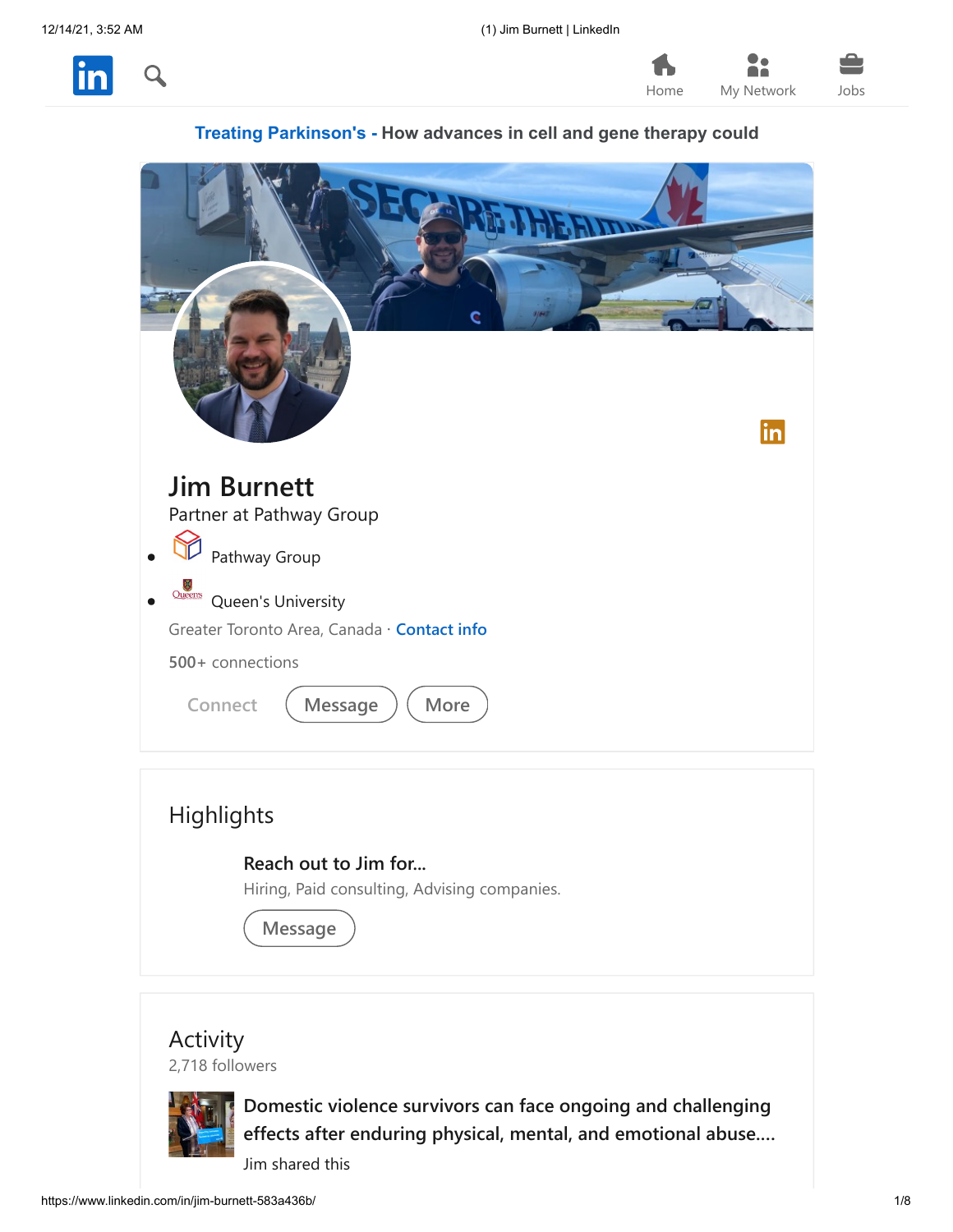

**Hangover scenes.** Jim commented



**[It's best that he meets with people and talk about issues that](https://www.linkedin.com/feed/update/urn%3Ali%3Aactivity%3A6863646357299748865?commentUrn=urn%3Ali%3Acomment%3A%28activity%3A6862815669021396992%2C6863646333220261888%29) are important. Especially when major celebrations are…**

**[I wish we saw the Champ in Vegas and recreated some](https://www.linkedin.com/feed/update/urn%3Ali%3Aactivity%3A6863647508028035072?commentUrn=urn%3Ali%3Acomment%3A%28activity%3A6863527752365076480%2C6863647420635496448%29)**

Jim replied to a comment



**[Proud to sponsor this event.](https://www.linkedin.com/feed/update/urn%3Ali%3Aactivity%3A6863478398249967616)**

40 Reactions • 1 Comment Jim shared this

**[See all activity](https://www.linkedin.com/in/jim-burnett-583a436b/detail/recent-activity/)**

## Experience



#### **Partner**

Pathway Group Dec 2014 – Present · 7 yrs 1 mo [Toronto, Canada Area](https://www.linkedin.com/company/pathway-group/)

Recent clients served, as public record: Christian Medical and Dental Association Novometrix Research Inc Edvance Christian Schools Association Dorsay Development Corporation Ontario Paramedic Association Canadian Premier League Aviva Insurance …see more

Home [My Network](https://www.linkedin.com/mynetwork/) [Jobs](https://www.linkedin.com/jobs/)

#### **Deputy Campaign Manager**

[Erin O'Toole Leadership Campaign for Conservative Party of](https://www.linkedin.com/search/results/all/?keywords=Erin%20O%27Toole%20Leadership%20Campaign%20for%20Conservative%20Party%20of%20Canada&sid=dVa) Canada Jan 2020 – Sep 2020 · 9 mos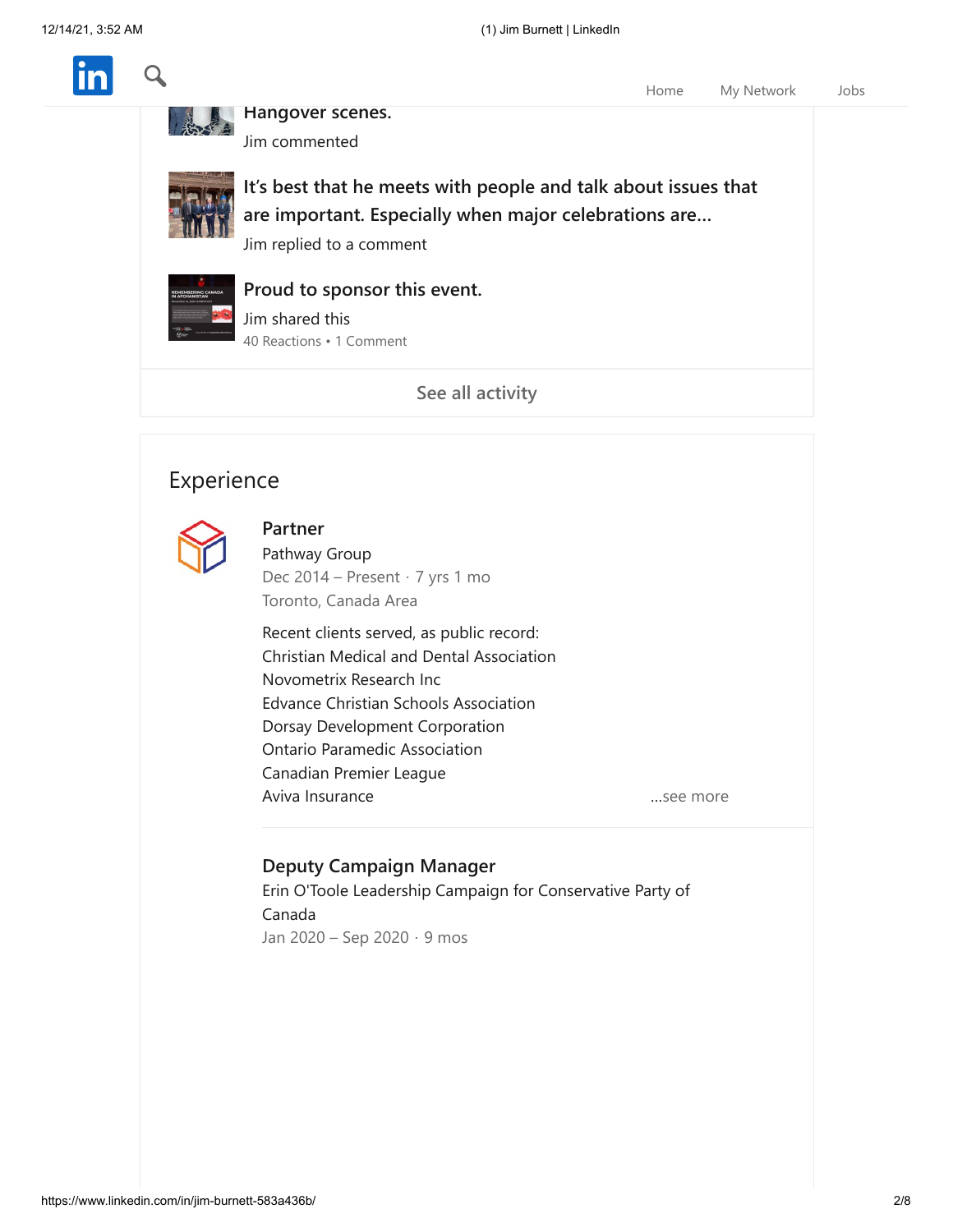

[Home](https://www.linkedin.com/feed/) [My Network](https://www.linkedin.com/mynetwork/) [Jobs](https://www.linkedin.com/jobs/)



**[Target Seat Manager](https://www.linkedin.com/company/ontario-pc-party/)** Ontario PC Party Mar 2018 – Jun 2018 · 4 mos

2018 Ontario General Election, Political Operations War Room

#### **Deputy Campaign Manager**

[Chrstine Elliott Leadership Campaign for Ontario PC Party](https://www.linkedin.com/search/results/all/?keywords=Chrstine%20Elliott%20Leadership%20Campaign%20for%20Ontario%20PC%20Party%20Leadership&sid=dVa) Leadership Feb 2018 – Mar 2018 · 2 mos

### **Ontario Campaign Chair**

[Kevin O'Leary Leadership Campaign for Conservative Party of](https://www.linkedin.com/search/results/all/?keywords=Kevin%20O%E2%80%99Leary%20Leadership%20Campaign%20for%20Conservative%20Party%20of%20Canada&sid=dVa) Canada Mar 2017 – May 2017 · 3 mos Toronto, Ontario, Canada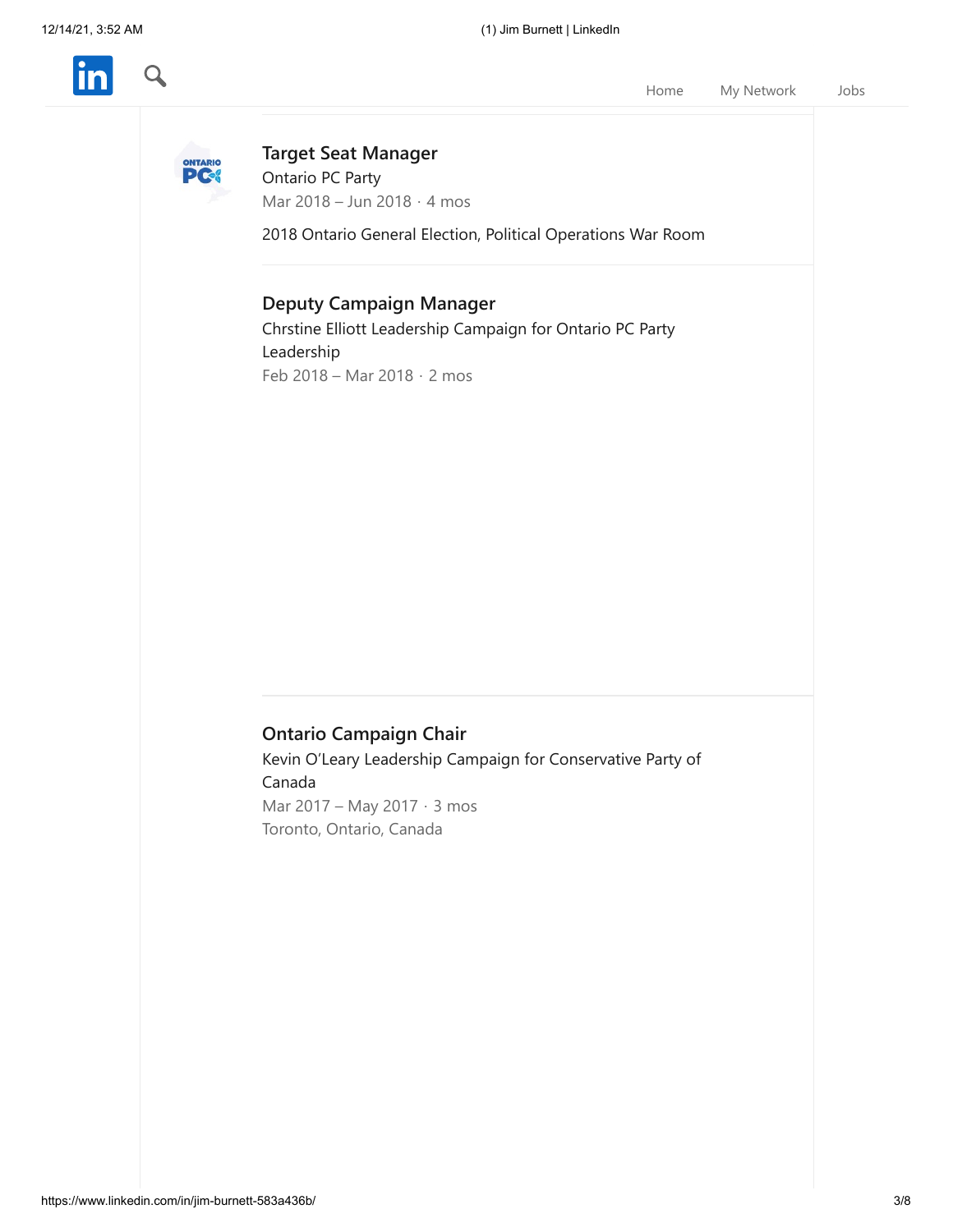Q





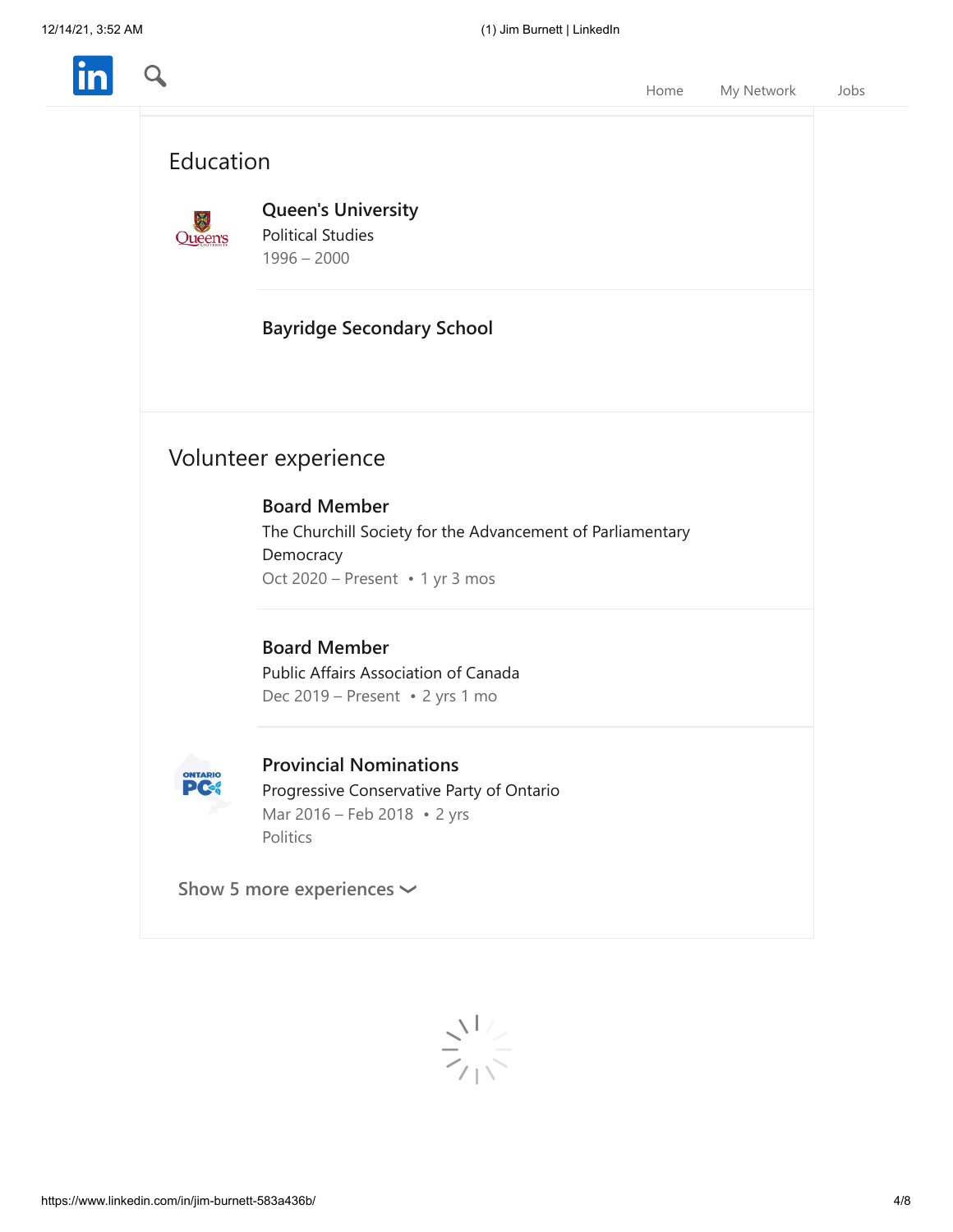



# Causes Jim cares about

Children, Economic Empowerment, and Politics

Ad ...

Receive daily or weekly company updates



James, you might like to follow **Walmart C d**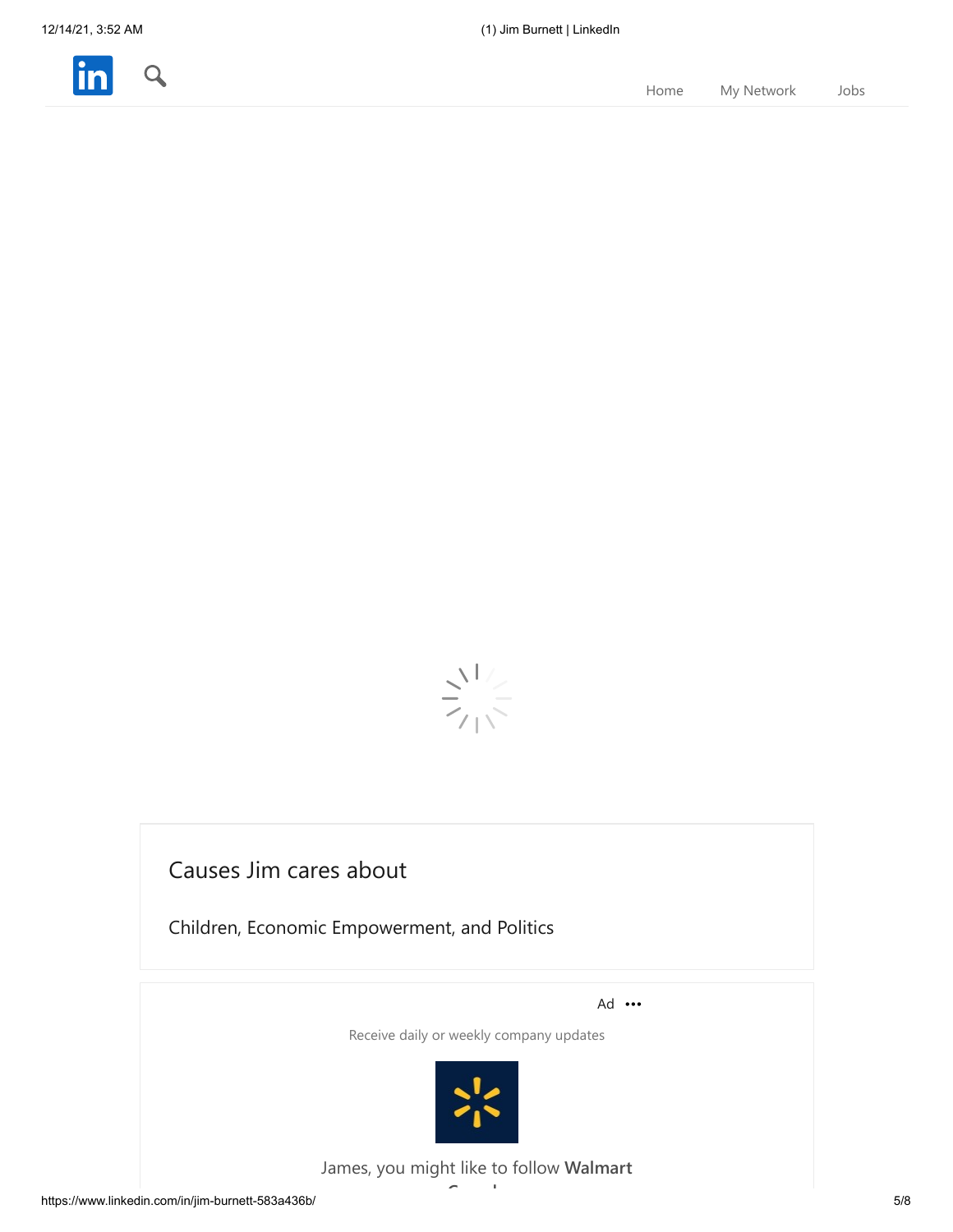$\boldsymbol{\alpha}$ 

**Canada**

**Flome** [My Network](https://www.linkedin.com/mynetwork/) [Jobs](https://www.linkedin.com/jobs/)



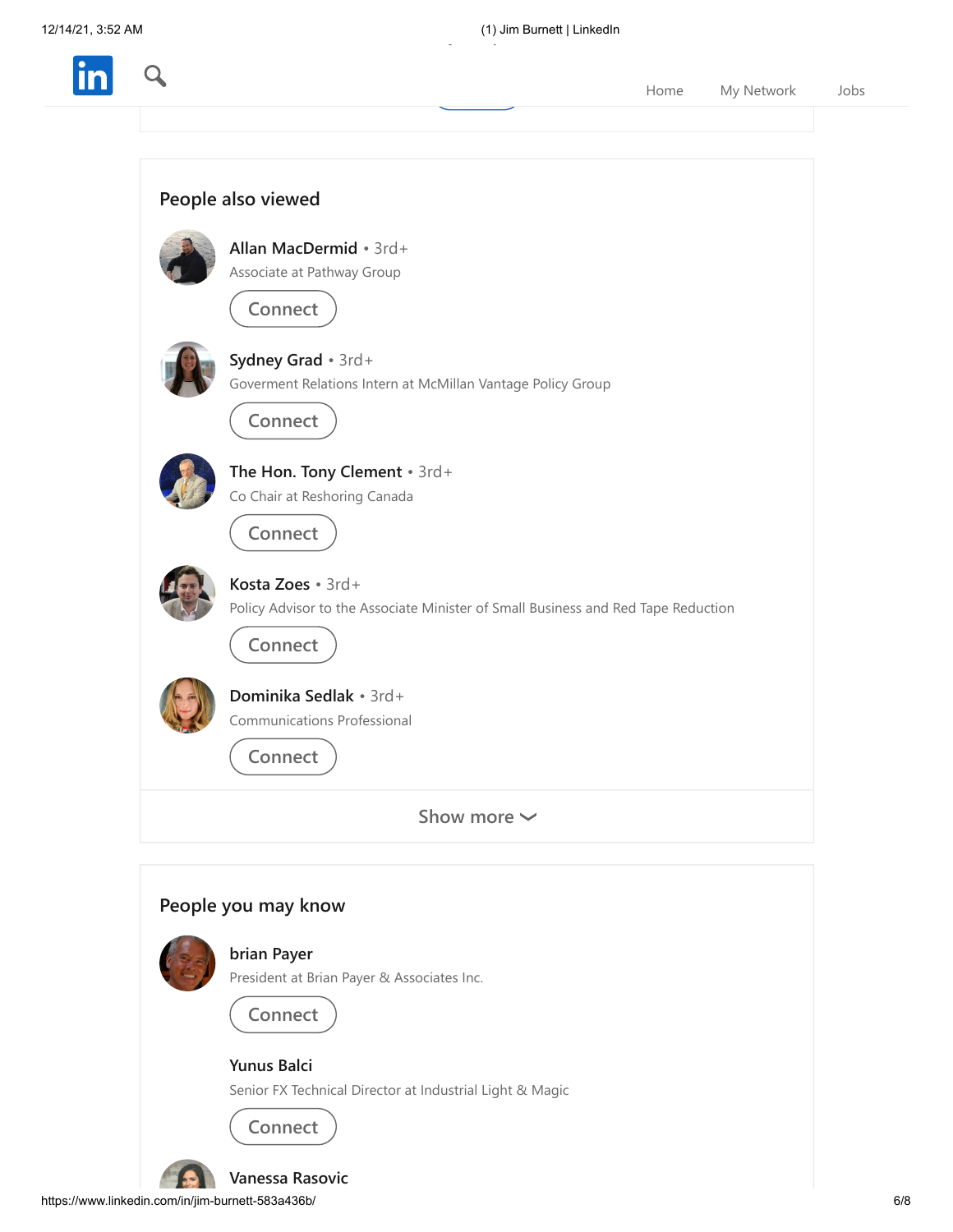| $\bullet$ |                                                                                      | Home | My Network | Jobs |
|-----------|--------------------------------------------------------------------------------------|------|------------|------|
|           | <b>Aurora Gardiner</b><br>Co-op student at University of British Columbia<br>Connect |      |            |      |
|           | Kathleen Griffin<br>Junior Interior Designer at Rectangle Design Inc.<br>Connect     |      |            |      |
|           | Show more $\sim$                                                                     |      |            |      |